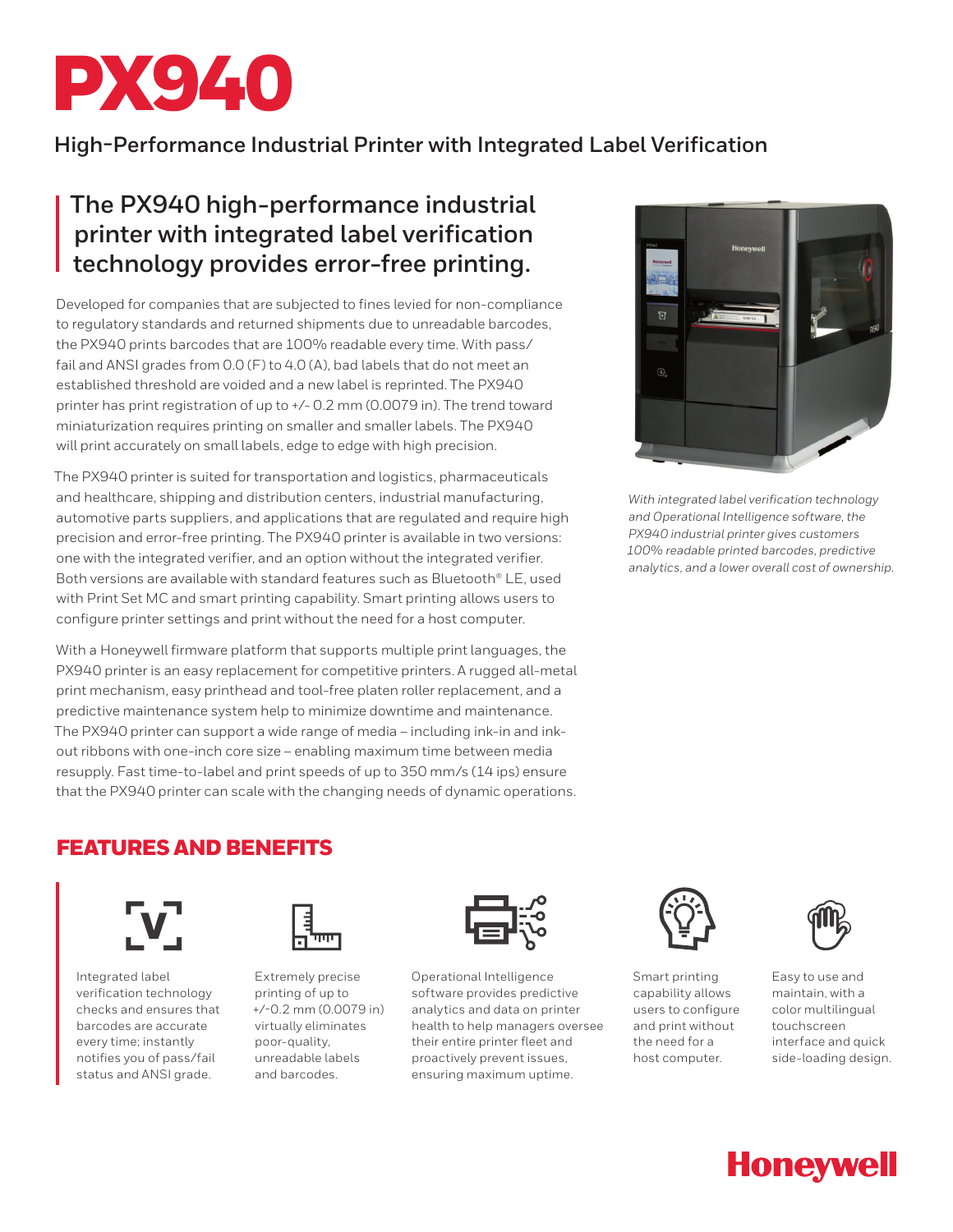### **PX940 Series** Technical Specifications

#### **STANDARD**

**Print Method:** Thermal Transfer and Direct Thermal 3.5 in color touch LCD Foldable clear media door Dual Label Stop Sensor for precision printing Dual Core 1 GB processor (ARM® Cortex® A9 core) 256 MB Flash memory 1 GB DDR3 SDRAM Multi-GB USB memory device (FAT16/FAT32) Internal real-time clock

#### **MECHANICAL**

#### **PX940/PX940 Verifier Version:**

**L x H x W:** 506 mm x 398.7 mm x 261 mm (19.92 in x 15.70 in x 10.28 in) **Weight:** 23 kg (50.71 lbs) **PX940: Weight:** 23 kg (50.71 lbs)

### **PX940 Verifier Version:**

**Weight:** 23.5 kg (51.81 lbs)

#### PRINT SPECIFICATIONS

**Print Resolution: At 203 dpi:** 8 dots/mm **At 300 dpi:** 11.8 dots/mm **At 600 dpi:** 23.6 dots/mm **Print Speed: At 203 dpi:** 50–350 mm/s (2–14 ips) **At 300 dpi:** 50–300 mm/s (2–12 ips) **At 600 dpi:** 25–150 mm/s (1–6 ips) **Maximum Width: At 203 dpi:** 108 mm (4.25 in) **At 300 dpi:** 105.7 mm (4.16 in) **At 600 dpi:** 105.6 mm (4.16 in) **Maximum Continuous Print Length: At 203 dpi:** 4.8 m (15.75 ft) **At 300 dpi:** 2.2 m (7.22 ft) **At 600 dpi:** 0.55 m (1.81 ft)

#### BARCODE VERIFIER SPECIFICATION

(PX940 Verifier Version only) **Scan Resolution:** 600 dpi **Maximum Scan Width:** 108 mm (4.25 in) **Light Source:** 660 nm **Maximum Verification Speed:**

**At 203 dpi & 300 dpi:** 250 mm/s (10 ips) **At 600 dpi:** 150 mm/s (6 ips)

**Barcode Orientation:** All directions **Barcode Verification Modes:** Linear (1D) barcode verification conforming to ISO/IEC 15416-2016; 2-Dimensional (2D) barcode verification conforming to ISO/IEC 15415- 2011; Read/No Read Barcode verification

**Minimum Linear (1D) Bar Width:** 10 mils (0.254 mm)

**Minimum 2D Cell Size:** 10 mils (0.254 mm)

#### **Supported 1D Symbologies:**

Code 39, HIBC 39, Code 93, Code 128, ISBT 128, HIBC 128, EAN-128, GS1-128, EAN-8, EAN-13, UPC-A, UPC-E, Interleaved 2 of 5, ITF-14, SCC-14, RSS14E, GS1 Databar Expanded

**Supported 2D Symbologies:** Data Matrix, ISBT Data Matrix, QR code **Maximum Verification Length:** 304.8 mm

(12 in) **Maximum Voiding Length:**

**Batch Print:** 152.4 mm (6 in) **On Demand Mode:** 304.8 mm (12 in)

**Maximum Number of Barcodes per Label:** 32 **Minimum Media Opacity:** 80%

**Maximum Operating Ambient Light:** 5,000 lux

**Verification Reports:** Statistics and detailed reporting is available through printer web page, USB thumb drive, Verifier Integration Interface (VII), or FTP/SFTP

#### MEDIA SPECIFICATIONS

**Media Type:** Gap, black mark, tag, hole, notch, or continuous

**Maximum/Minimum Width (Label and Liner):** 114/20 mm (4.5/0.79 in) **Minimum Label Length:**

**Tear-Off Mode:** 3.0 mm (0.12 in) **Self-Strip Mode:** 12.7 mm (0.5 in) **Rewind Mode:** 6.0 mm (0.24 in)

**Thickness (Label and Liner):** 3 mil to 10 mil **Configuration:** Roll-fed (wound out only) or fanfold

**Label Roll Maximum Diameter:** 212.7 mm (8.375 in)

**Label Roll Core:** 76 mm (3 in) or 388 mm  $(1.5 in)$ 

#### **DIRRON SPECIFICATIONS**

**Ribbon Spindle:** Both ribbon coated side in and out

**Roll Max. Diameter:** 80 mm (3.15 in), approximately 450 m (1,476 ft) **Core ID:** 25 mm (1 in)

**Maximum/Minimum Width (Ribbon and Core):** 110/51 mm (4.33/2.0 in)

**Type:** Wax, mid-range, resin

**Genuine Honeywell Media:** www.honeywellaidc.com/products/media

#### **INTERFACES**

**Standard:** USB 2.0 Host (x2) USB 2.0 Device Ethernet 10/100 Mbps RS-232, up to 115.2 KB/s Bluetooth LE (for Print Set MC only) Static NFC tag (Bluetooth MAC address)

#### USER INTERFACE LANGUAGES:

**On Color Touch LCD and Web Interface:** English, Italian, French, Spanish, Portuguese, German, Russian, Chinese Traditional and Simplified, Korean, Japanese, Thai

#### POWER SUPPLY

200 watt rated power supply with PFC **AC Voltage:** 100V AC to 240V AC, 50 Hz to 60 Hz

#### OPERATING ENVIRONMENT

**Operating Temperature:** +5°C to +40°C (+41°F to +104°F)

#### **Storage Temperature:**

**PX940:** -20°C to +70°C (-4°F to +158°F) **PX940 Verifier Version:** -20°C to +60°C (-4°F to +140°F)

**Humidity:** 20% to 85% non-condensing

#### ACCESSORIES

Verifier Calibration Card (applicable to PX940 Verifier Version only) Wireless Board (IEEE 802.11 a/b/g/n/ac) Parallel Board (IEEE 1284) Applicator Interface Board Industrial Interface Board Peel Off module (factory configurable) Rewinder module (factory configurable) 1.5 in non-collapsible inner core diameter on media supply and rewinder take-up (factory configurable)

#### **SOFTWARE**

**Printer Command Languages:**

Fingerprint (FP) Direct Protocol (DP) Intermec Printer Language (IPL) support on 203 dpi and 300 dpi only ZSim2 (ZPL-II) DPL

XML-enabled for SAP® AII and Oracle® **WMS** 

**Applications/Drivers:** InterDriver Windows® printer driver, CUPS driver for Linux, Honeywell Device Types for SAP, Honeywell label design and print package

#### **Smart Printing Languages:**

**Honeywell C# for Printers:** Smart Printing Developer Resource Kit; write apps with .NET-compatible development environments; barcode verification disabled when running C#

**Configuration and Device Management Support:** Print Set 5 for printer configuration; sophisticated web interface for configuration, upgrades, and 1:1 management; Print Set MC (Android™ and Apple® iOS) for printer configuration and AR user guide via Bluetooth LE only